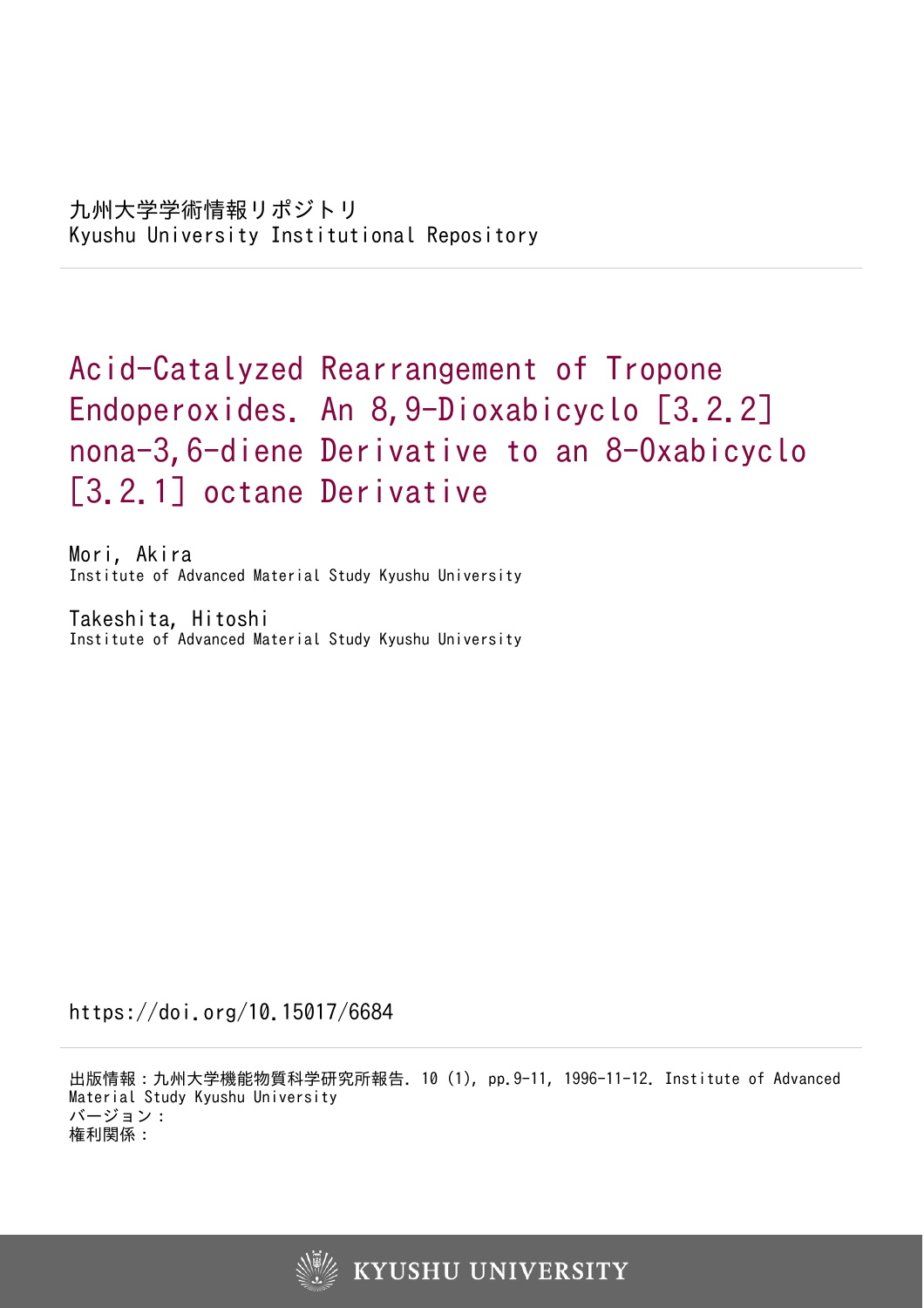Rep.Inst.Adv.Mat. Study,Vol.10 No. 1<br>pp. 9 ~11 (1996)

# **Acid-Catalyzed Rearrangement of Tropone Endoperoxides. An 8,9- Dioxabicyclo[3.2.2]nona-3,6-diene Derivative to an 8· Oxabicyclo[3.2.1]octane Derivative**

## **Akira MORI and Hitoshi TAKESHITA**

Tropone endoperoxides rearranged to 8-oxabicyclo[3.2.1]octane derivatives by acid In *m* -chloroperbenzoic acid-oxidation, an epoxy ring would assist the 0-0 bond cleavage to give a  $\gamma$ -hydroxyketone, which cyclized to 8-oxabicyclo[3.2.1]octane derivatives.

Bicyclic endoperoxides, which are easily accessible by the  $[4+2]$  addition of singlet oxygen to cyclic 1,3dienes, have been paid much attentions in respect with theoretical, preparative, and biological points of view.<sup>1)</sup> The fascinating endoperoxide-diepoxide rearrangement has been observed in the transformation of ascaridole to the diepoxide.<sup>2)</sup> Adam and Balci<sup>3</sup> have utilized the encbperoxide-diepoxide rearrangement to synthesize three trioxides of  $1,3,5$ -cycloheptatriene.<sup>4)</sup> Base-catalyzed rearrangements of endoperoxides have provided  $\gamma$ -hydroxy- $\alpha$ , $\beta$ -unsaturated ketones, which gave enediones by oxidation, as observed in the reaction of tropone endoperoxide to 5-hydroxytropolone.5)



On the other hand, acid-catalyzed rearrangements of encbperoxides have been postulated in anthracene systems to give a mixture of  $o$ - and  $p$ -quinones and the aldehyde ester.  $6$ ) Jefford et al. have observed that the encbperoxide of 1,4-dimethoxynaphthalene reacted with carbonyl compounds to give 1,2,4-trioxanes in the presence of amberlyst-15 resin as catalyst.<sup>7)</sup> In

Received June 20, 1996

this paper, we will report the acid-catalyzed rearrangement of an 8,9-dioxabicyclo[3.2.2]nona-3,6 diene derivative to an 8-oxabicyclo[3.2.1]octane derivative, which was found in the epoxidation and acetalization reactions of tropone endoperoxides.

When 8,9-dioxabicyclo<sup>[3.2.2]</sup>nona-3,6-diene-2spiro-2'-dioxolane  $(1)^{8}$  was oxidized with m-chloroperbenzoic acid (m-CPBA, 2.8 equiv.) in chloroform, three products (2, 3, and 4) were obtained in 46, 7 and 7 % yields, respectively. The structure of the main product 2 was determined by the spectral data; the  ${}^{1}H-$ NMR spectrum indicated the presence of an epoxide ring and a cbuble bond The IR spectrum showed an absorption band at  $3470 \text{ cm}^{-1}$ . The  $^{13}$ C-NMR spectrum revealed two olefinic carbon atoms, two acetal carbon atoms at  $\delta$  100.5 (s) and 102.6 (s), and two acetal carbon atoms at  $\delta$  66.1 (t) and 66.5 (t) as well as two epoxide ring carbons at  $\delta$  51.5 (d) and 57.1 (d). These data implied that the structure of 2 must be a bicyclo[3.2.1]octane derivative. The coupling constant (9.5 Hz) of the olefinic protons indicated that the double bond should locate in the six-membered ring. The stereochemistry of the epoxide ring was assigned to be *exo* from the coupling pattern of the epoxide ring protons at  $\delta$  3.63 (d, J=3.2 Hz) and 3.70 (d, J=3.2 Hz). The compound 2 afforded the acetate (5) in 78% yield by a typical acetylation procedure.

The structures of the minor products 3 and 4 were determined to be the diepoxide from the spectral data: the stereochemistry of 3 was assigned to be *syn* by the comparison with the coupling constants of the  $syn$ diepoxide  $(6)^9$  of 8-oxabicyclo[3.2.1]oct-2-one. The remaining 4 was, therefore, the *anti-diepoxide.*

The similar skeletal rearrangement has been observed in the preparation of 1 from 8,9-dioxabi-

-9-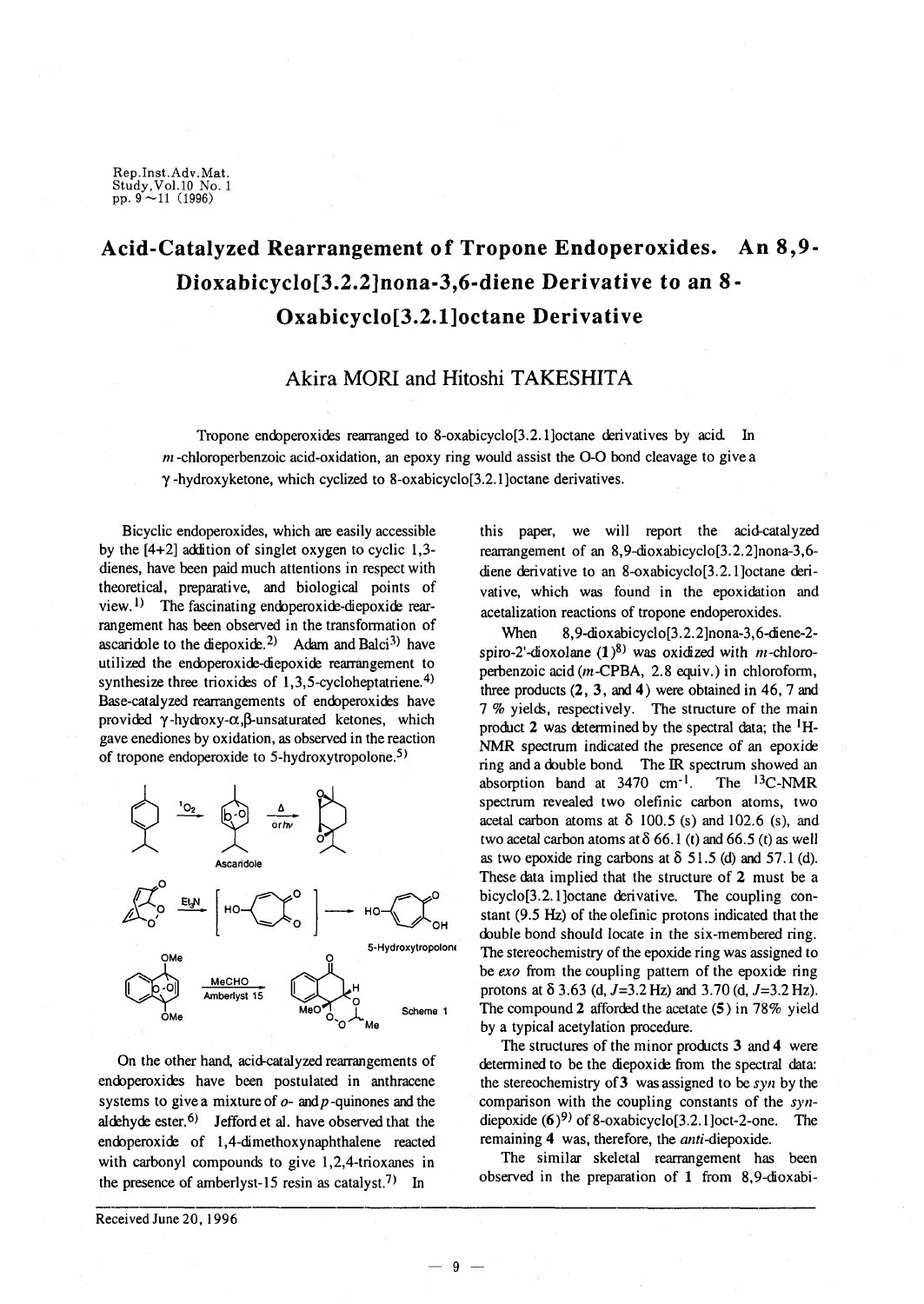cyclo<sup>[3.2.2]</sup>nona-3.6-dien-2-one  $(7)$ ;<sup>8)</sup> when 7 was allowed to react with ethylene glycol in benzene in the presence of p-TsOH, 1 was obtained in 72% yield as well as two bisacetals (8 and 9) in 4 and 2% yields, respectively. The 'H-NMR spectrum of 8 showed two methylene protons besides two ethylene glycol moieties at  $\delta$  1.84 (dm, J=15.5 Hz) and 2.32 (dd, J=15.5, 6.0 Hz) and two olefinic protons at  $\delta$  6.09 and 6.42, which coupled each other with the coupling constant of 6.0 Hz. The latter further showed a splitting with the coupling constant of 2.0 Hz. These coupling patterns were quite similar to those of 1,4,4-trimethyl-8-oxabicyclo<sup>[3.2.1]</sup>oct-6-en-2-one  $(10)$ ,<sup>10)</sup> in which two olefinic protons appeared at  $\delta$  6.30 (d, J=6 Hz) and 6.35 (dd,  $J=6$ , 2 Hz) and the bridgehead proton at  $\delta$  4.37 as a broad signal. The IR spectrum of 8 showed no OH and CO absorption bands. From these data, the structure of 8 was determined as shown in the Scheme 2. The second product 9, which had the similar spectral data to  $8$ , was also as a bisacetal derivative. The structure of 9 should be as shown in Scheme 2.



Since *m-CPBA* oxidation was inert to 7, the presence of the 1,3-dioxolane ring of 1 was essential to epoxidation, which induced the rearrangement of the 8,9-dioxabicyclo[3.2.2]nonadiene system to the 8 oxabicyclo[3.2.1]octene system. The first epoxidation would occur at the less hindered and the more electron rich double bond from the *exo* direction to give the epoxyendoperoxide  $A$ . The following O-O bond cleaved to give ketol  $B$ , which led to  $2$ ,  $3$ , and  $4$ . This type of 0-0 bond cleavage is, however, commonly observed in base-catalyzed reactions. We speculated that the epoxy ring would assist the 0-0 bond cleavage.

Finally, it is worth discussing acetalization of 7; ethylene glycol would attack the carbonyl group to give the intermediate C, which led to 1. The OCH<sub>2</sub>CH<sub>2</sub>OH group would assist the O-O bond cleavage to form the  $\gamma$ -hydroxyketone (D), which led to the intermediate  $E$  *via* dehydration and ring formation processes. From E, the minor products 8 and 9 were formed. Thus, we succeeded to prepare poly-oxygenated molecules by  $m$ -CPBA-oxidation of the tropone endoperoxide 1.



#### Experimental

Elemental analyses were performed in this Institute, Kyushu University. The mps were measured with a Yanagimoto Micro mp apparatus and are not corrected. The NMR spectra were measured by JEOL FX 100 and GSX 270H spectrometers in  $CDCl<sub>3</sub>$ , unless otherwise specified, and the chemical shifts expressed were in  $\delta$ units. Mass spectra were measured with a JEOL 01S0-2 spectrometer. The IR spectra were taken as KBr disks for crystalline compounds or as liquid films inserted between NaCI plates for oily materials using a JASCO IR-A 102 spectrometer. The UV spectra were measured using Hitachi U-3200 and U-341O spectrophotometers. The stationary phase for the column chromatography was Wakogel C-300 and the elution solvents were mixtures of hexane and ethyl acetate.

m-CPBA-Oxidation of 8,9-Dioxabicyclo[3.2.2]nona-3,6-diene-2-spiro-2'-dioxo lane (1). A chloroform solution  $(17 \text{ cm}^3)$  of 1 (503) mg) and *m-CPBA* (1.348 g, 85% purity, 2.8 equiv.) was refluxed for 13 h. The precipitate was filtered and the filtrate was chromatographed on a silica-gel column to give 2 (272 mg, 46%),3 (39 mg, 7%), and 4 (43 mg, 7%).